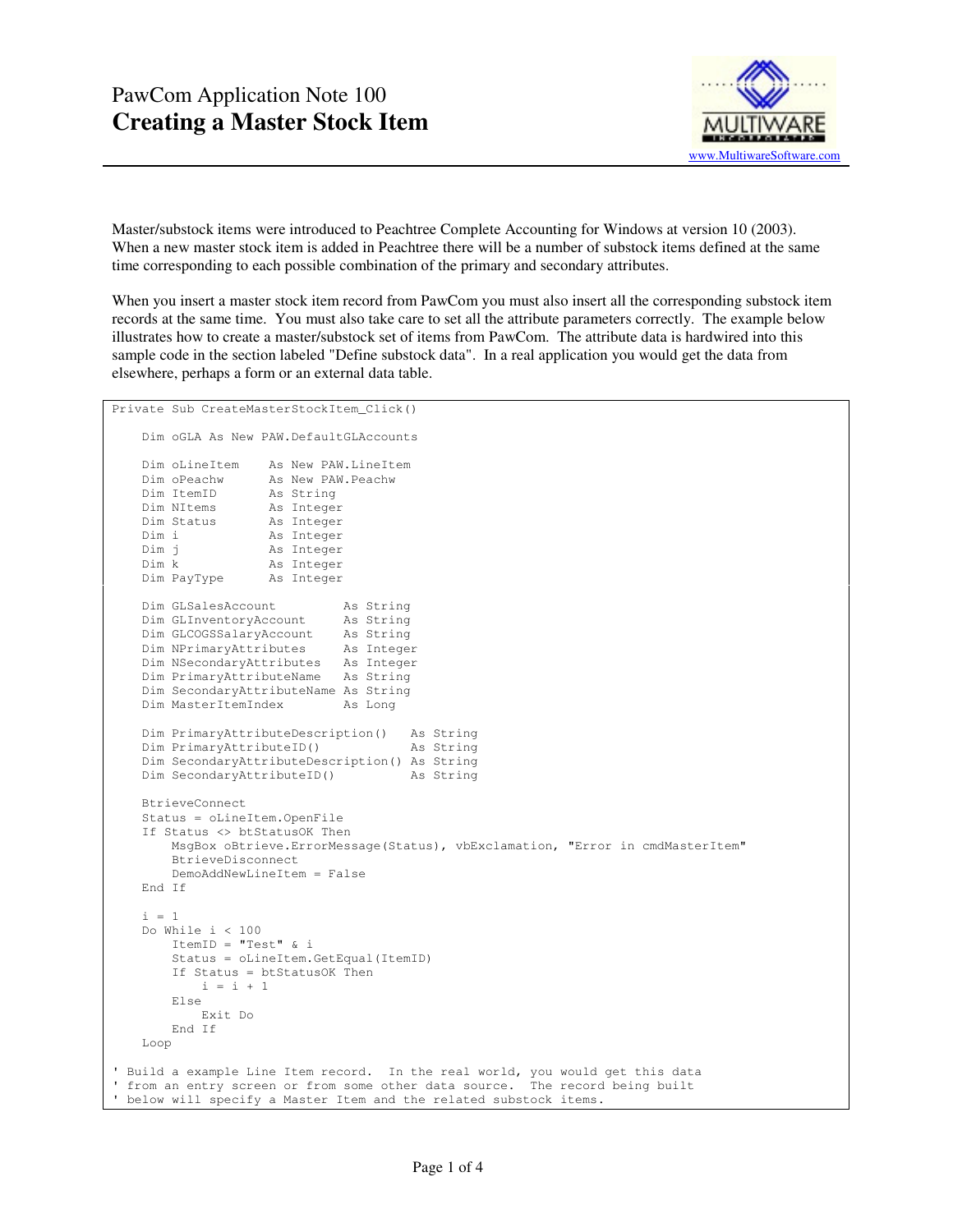## PawCom Application Note 100 **Creating a Master Stock Item**



```
 ' Get default accounts for substock item 
 Status = oGLA.OpenFile 
 If Status = btStatusOK Then 
     GLSalesAccount = oGLA.GLSales(9) 
     GLInventoryAccount = oGLA.GLInventoryWage(9) 
     GLCOGSSalaryAccount = oGLA.GLCostOfSales(9)
     Status = oGLA.CloseFile 
 End If 
 Set oGLA = Nothing 
 ' Define substock data 
 NPrimaryAttributes = 2 
 NSecondaryAttributes = 2 
 ReDim PrimaryAttributeDescription(NPrimaryAttributes) 
 ReDim PrimaryAttributeID(NPrimaryAttributes) 
 ReDim SecondaryAttributeDescription(NSecondaryAttributes) 
 ReDim SecondaryAttributeID(NSecondaryAttributes) 
 PrimaryAttributeName = "Color" 
 PrimaryAttributeDescription(1) = "Green" 
 PrimaryAttributeID(1) = "GR" 
 PrimaryAttributeDescription(2) = "Red" 
 PrimaryAttributeID(2) = "RD" 
 SecondaryAttributeName = "Size" 
 SecondaryAttributeDescription(1) = "Large" 
 SecondaryAttributeID(1) = "LG" 
 SecondaryAttributeDescription(2) = "Small" 
 SecondaryAttributeID(2) = "SM" 
 ' Create Master Record 
 oLineItem.ItemID = ItemID 
 oLineItem.ItemDescription = "Test Master " & ItemID 
 oLineItem.DescriptionForSales = oLineItem.ItemDescription 
 oLineItem.DescriptionForPurchases = oLineItem.ItemDescription 
 oLineItem.Inactive = False 
 oLineItem.ItemClass = 8 
 oLineItem.Index = 0 
 oLineItem.MasterItemIndex = 0 
 oLineItem.MasterItemID = "" 
 oLineItem.PrimaryAttributeName = PrimaryAttributeName 
 For i = 1 To NPrimaryAttributes 
     oLineItem.PrimaryAttributeID(i) = PrimaryAttributeID(i) 
    oLineItem.PrimaryAttributeDesc(i) = PrimaryAttributeDescription(i) 
 Next i 
 oLineItem.SecondaryAttributeName = SecondaryAttributeName 
For i = 1 To NSecondaryAttributes
     oLineItem.SecondaryAttributeID(i) = SecondaryAttributeID(i) 
     oLineItem.SecondaryAttributeDesc(i) = SecondaryAttributeDescription(i) 
 Next i 
 oLineItem.SubstockPrimaryAttributeDesc = "" 
 oLineItem.SubstockPrimaryAttributeID = "" 
 oLineItem.SubstockSecondaryAttributeDesc = "" 
 oLineItem.SubstockSecondaryAttributeID = "" 
 oLineItem.NPrimaryAttributes = NPrimaryAttributes 
 oLineItem.NSecondaryAttributes = NSecondaryAttributes 
 oLineItem.ItemTaxType = 0 ' See Default Tax Type table for codes (Value=Field-1) 
 oLineItem.VendorIndex = 0 
 oLineItem.MinimumStock = 0
```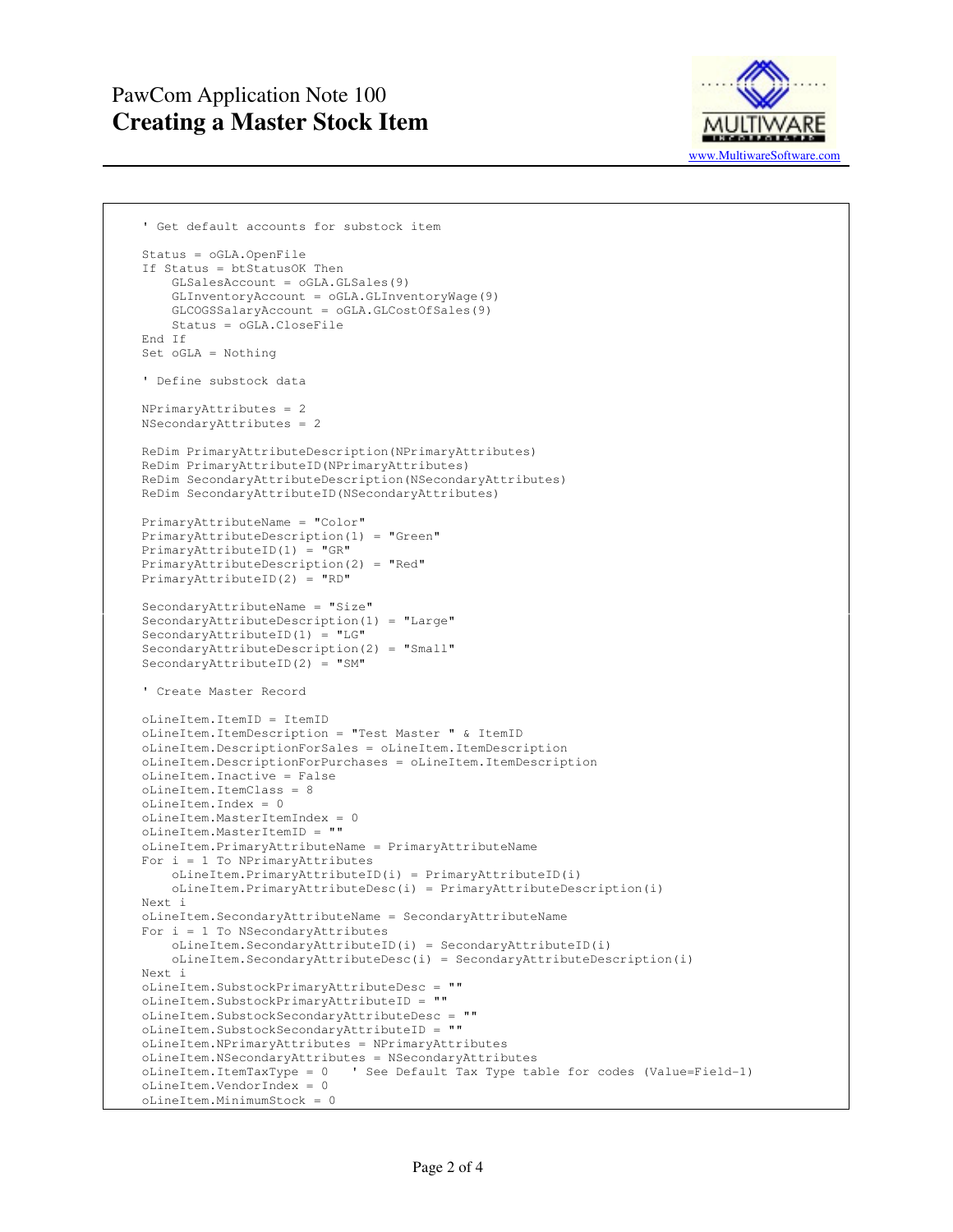## PawCom Application Note 100 **Creating a Master Stock Item**



```
 oLineItem.ReorderQuantity = 0 
 oLineItem.ItemNote = "" 
oLineItem.NumberOfComponents = 0<br>oLineItem.CostingMethod = 1
                                  ' See Lookup Costing Method table for codes (1=FIFO)
 oLineItem.SalesPrice(1) = 0 
 oLineItem.SalesPrice(2) = 0 
 oLineItem.SalesPrice(3) = 0 
 oLineItem.SalesPrice(4) = 0 
 oLineItem.SalesPrice(5) = 0 
 oLineItem.Location = "" 
 oLineItem.SubjectToCommission = False 
 oLineItem.PrintComponents = False 
 oLineItem.GLSalesAccount = GLSalesAccount 
 oLineItem.GLInventoryAccount = GLInventoryAccount 
 oLineItem.GLCOGSSalaryAccount = GLCOGSSalaryAccount 
 oLineItem.CustomField(1) = "" 
 oLineItem.CustomField(2) = "" 
 oLineItem.CustomField(3) = "" 
 oLineItem.CustomField(4) = "" 
 oLineItem.CustomField(5) = "" 
 oLineItem.NotStockItem = False 
 If PeachtreeVersion >= 10 Then 
     oLineItem.Guid = oPeachw.Guid 
     Set oPeachw = Nothing 
 End If 
For i = 0 To 41 oLineItem.Sales(i) = 0 
     oLineItem.UnitsSold(i) = 0 
 Next i 
 Status = oLineItem.Insert 
 If Status <> btStatusOK Then 
    MsgBox oBtrieve.ErrorMessage(Status), vbExclamation, "Could not add new master record" 
 End If 
 ' Get the MasterItemIndex 
     Status = oLineItem.GetEqual(ItemID) 
     If Status = btStatusOK Then 
         MasterItemIndex = oLineItem.Index 
     Else 
         MasterItemIndex = 0 
     End If 
 ' Add substock items 
For j = 1 To NPrimaryAttributes
For k = 1 To NSecondaryAttributes
     oLineItem.ItemID = ItemID & "-" & PrimaryAttributeID(j) & "-" & SecondaryAttributeID(k) 
     oLineItem.ItemDescription = "Test Master " & oLineItem.ItemID 
     oLineItem.DescriptionForSales = oLineItem.ItemDescription 
     oLineItem.DescriptionForPurchases = oLineItem.ItemDescription 
     oLineItem.Inactive = False 
     oLineItem.ItemClass = 9 
     oLineItem.Index = 0 
     oLineItem.MasterItemIndex = 0 
     oLineItem.MasterItemID = ItemID 
     oLineItem.MasterItemIndex = MasterItemIndex
     oLineItem.PrimaryAttributeName = PrimaryAttributeName 
    For i = 1 To NPrimaryAttributes
         oLineItem.PrimaryAttributeID(i) = PrimaryAttributeID(i) 
         oLineItem.PrimaryAttributeDesc(i) = PrimaryAttributeDescription(i)
```